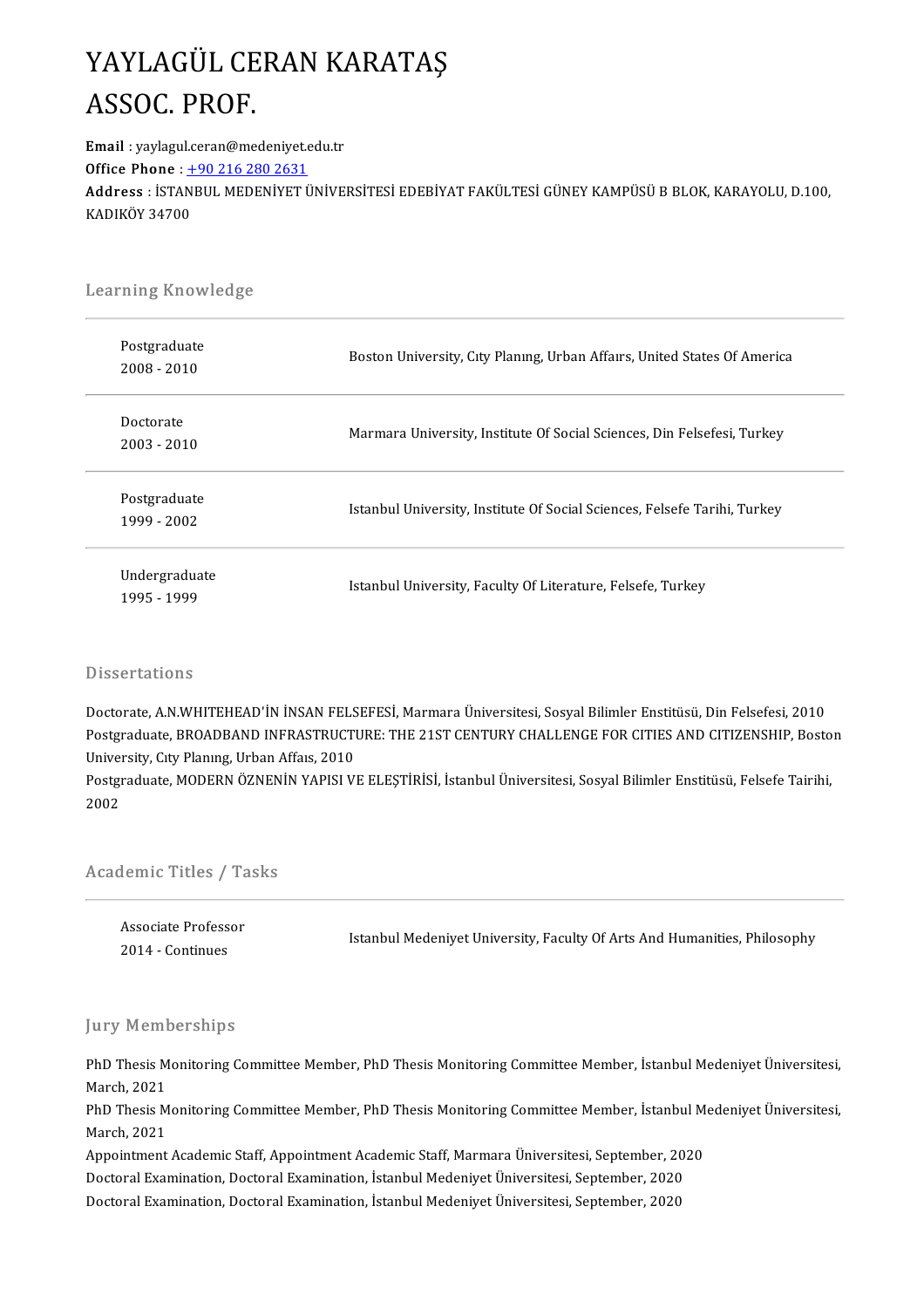Post Graduate, Post Graduate, İstanbul Medeniyet Üniversitesi, August, 2020<br>Post Graduate, Post Graduate, İstanbul Medeniyet Üniversitesi, August, 2020 Post Graduate, Post Graduate, İstanbul Medeniyet Üniversitesi, August, 20<br>Post Graduate, Post Graduate, İstanbul Medeniyet Üniversitesi, July, 2020<br>Destaral Evamination, Destaral Evamination, İstanbul Medeniyet Üniversi

Post Graduate, Post Graduate, İstanbul Medeniyet Üniversitesi, August, 2020<br>Post Graduate, Post Graduate, İstanbul Medeniyet Üniversitesi, July, 2020<br>Doctoral Examination, Doctoral Examination, İstanbul Medeniyet Üniversit

Post Graduate, Post Graduate, İstanbul Medeniyet Üniversitesi, July, 2020<br>Doctoral Examination, Doctoral Examination, İstanbul Medeniyet Üniversitesi, J<br>Doctoral Examination, Doctoral Examination, İstanbul Üniversitesi, Ju

Doctoral Examination, Doctoral Examination, İstanbul Medeniyet Üniversitesi, June, 2020<br>Doctoral Examination, Doctoral Examination, İstanbul Üniversitesi, June, 2020<br>Appointment Academic Staff, Appointment Academic Staff,

Doctoral Examination, Doctoral Examination, İstanbul Üniversitesi, June, 2020<br>Appointment Academic Staff, Appointment Academic Staff, Marmara Üniversitesi, January, 2020<br>PhD Thesis Monitoring Committee Member, PhD Thesis M Appoi<br>PhD T<br>2019<br>פרט PhD Thesis Monitoring Committee Member, PhD Thesis Monitoring Committee Member, İstanbul Üniversitesi, December,<br>2019<br>PhD Thesis Monitoring Committee Member, PhD Thesis Monitoring Committee Member, İstanbul Medeniyet Ünive

2019<br>PhD Thesis Mo<br>January, 2019<br>PhD Thesis Mo PhD Thesis Monitoring Committee Member, PhD Thesis Monitoring Committee Member, İstanbul Medeniyet Üniversitesi,<br>January, 2019<br>PhD Thesis Monitoring Committee Member, PhD Thesis Monitoring Committee Member, İstanbul Üniver

January, 2019<br>PhD Thesis Monitoring Committee Member, PhD Thesis Monitoring Committee Member, İstanbul Ü<br>Competition, LİSELER AB BİLGİ YARIŞMASI, İSTANBUL BAĞCILAR İLÇE MİLLİ EĞİTİM, April, 2016<br>Pest Craduate YÜKSEK LİSANS PhD Thesis Monitoring Committee Member, PhD Thesis Monitoring Committee Member, İstanbul Ür<br>Competition, LİSELER AB BİLGİ YARIŞMASI, İSTANBUL BAĞCILAR İLÇE MİLLİ EĞİTİM, April, 2016<br>Post Graduate, YÜKSEK LİSANS TEZ SAVUNMA Competition, LİSELER AB BİLGİ YARIŞMASI, İSTANBUL BAĞCILAR İLÇE MİLLİ EĞİTİM, April, 2016<br>Post Graduate, YÜKSEK LİSANS TEZ SAVUNMA, İSTANBUL MEDENİYET ÜNİVERSİTESİ , June, 2015<br>Post Graduate, YÜKSEK LİSANS TEZ SAVUNMA, İST

### Designed Lessons

Designed Lessons<br>Ceran Karataş Y., Philosophical Anthropology, Undergraduate, 2020 - 2021<br>Ceran Karatas Y., Mathodologiaal Problems of Contemporary Philosophy, U Ceran Karataş Y., Methodological Problems of Contemporary Philosophy, Undergraduate, 2020 - 2021<br>Ceran Karataş Y., Philosophy of State and Society, Undergraduate, 2020 - 2021 Ceran Karataş Y., Philosophical Anthropology, Undergraduate, 2020 - 2021<br>Ceran Karataş Y., Methodological Problems of Contemporary Philosophy , Unde<br>Ceran Karataş Y., Philosophy of State and Society, Undergraduate, 2020 -

### Articles Published in Other Journals

- Itticles Published in Other Journals<br>1. THE PROBLEM OF SELF: INQUIRY OF PERFORMATIVE SELF IN THE POLITICAL AND METAPHYSICAL<br>CONTEXT THE PROB<br>CONTEXT<br>Coran Kara THE PROBLEM<br>CONTEXT<br>Ceran Karataş Y.<br>Felsefi Düşün - A
- CONTEXT<br>Ceran Karataş Y.<br>Felsefi Düşün Akademik Felsefe Dergisi, no.14, pp.1-29, 2020 (Other Refereed National Journals)<br>On Humaniam Human Nature, Biotechnology and Bionalities in the Digital Age. 2. Ceran Karataş Y.<br>2. Felsefi Düşün - Akademik Felsefe Dergisi, no.14, pp.1-29, 2020 (Other Refereed National<br>2. On Humanism Human Nature, Biotechnology and Biopolitics in the Digital Age<br>2. Ceran Karatas V.
- Felsefi Düşün A<br>**On Humanism I**<br>Ceran Karataş Y.<br>Kutadaybilir: Fel On Humanism Human Nature, Biotechnology and Biopolitics in the Digital Age<br>Ceran Karataş Y.<br>Kutadgubilig: Felsefe Bilim Araştırmaları Dergisi, no.39, pp.59-86, 2019 (Other Refereed National Journals)<br>İlişkiqelliğin İlri Yö

- 6 Ceran Karataş Y.<br>12. Kutadgubilig: Felsefe Bilim Araştırmaları D.<br>3. İlişkiselliğin İki Yönü: Şehir ve Beden<br>12. CERAN KARATAŞ Y. Kutadgubilig: Felsef<br><mark>İlişkiselliğin İki Y</mark>ö<br>CERAN KARATAŞ Y.<br>İDEALKENT YRLO B İlişkiselliğin İki Yönü: Şehir ve Beden<br>CERAN KARATAŞ Y.<br>İDEALKENT, vol.9, no.24, pp.456-484, 2018 (Other Refereed National Journals)<br>Faraf Altas & Moryonur Vılmaz, İslam Düşünsesinde Ablâki Önermeleri
- 4. Eşref Altaş & Mervenur Yılmaz, İslam Düşüncesinde Ahlâki Önermelerin Kaynağı, İstanbul: Nobel<br>Yayınları, 2016, 236 s. İDEALKENT, vol.9, no.24,<br>Eşref Altaş & Mervenu<br>Yayınları, 2016, 236 s.<br>CERAN KARATAS Y CERAN KARATAŞ Y. Yayınları, 2016, 236 s.<br>CERAN KARATAŞ Y.<br>İnsan ve Toplum, vol.8, no.2, pp.137-140, 2018 (Other Refereed National Journals)<br>Cağdaş Faminist Kuramlar, Asısından Faminist Öznenin İmkanı
- 5. Çağdaş Feminist Kuramlar Açısından Feminist Öznenin İmkanı İnsan ve Toplum, vo<br>Çağdaş Feminist K<br>CERAN KARATAŞ Y.<br>Felsefe Arkivi, no 47 Çağdaş Feminist Kuramlar Açısından Feminist Öznenin İmkanı<br>CERAN KARATAŞ Y.<br>Felsefe Arkivi, no.47, pp.1-24, 2017 (Other Refereed National Journals)<br>Fyil and Vialance in the Context of Ethics, Politics and Domocra
- 6. Evil and Violence in the Context of Ethics, Politics and Democracy Felsefe Ar.<br>**Evil and V**<br>Karatas Y.<br>INSAN & T INSAN & TOPLUM-THE JOURNAL OF HUMANITY & SOCIETY, vol.7, no.2, pp.113-140, 2017 (Journal Indexed in ESCI) Karatas Y INSAN & TOPLUM-THE JOURNAL OF HUMANITY & SOCIETY, vol.7, no.2, pp.113<br>ESCI)<br>7. Geleneksel ile Modern Sanat Anlayışlarında Sanatın Kötülükle İlişkisi<br>GERAN Y
- ESCI)<br>Geleneks<br>CERAN Y.<br>Kutadruh Geleneksel ile Modern Sanat Anlayışlarında Sanatın Kötülükle İlişkisi<br>CERAN Y.<br>Kutadgubilig Felsefe-Bilim Araştırma, no.33, pp.805-823, 2017 (Refereed Journals of Other Institutions)<br>Kätülük Nonodon Colin?

6. CERAN Y.<br>Kutadgubilig Felsefe-Bilim<br>8. Kötülük Nereden Gelir?<br>6. CERAN Y.

Kutadgub<br>**Kötülük**<br>CERAN Y.<br>Lacivert E Lacivert Dergi, no.14, 2015 (National Non-Refereed Journal)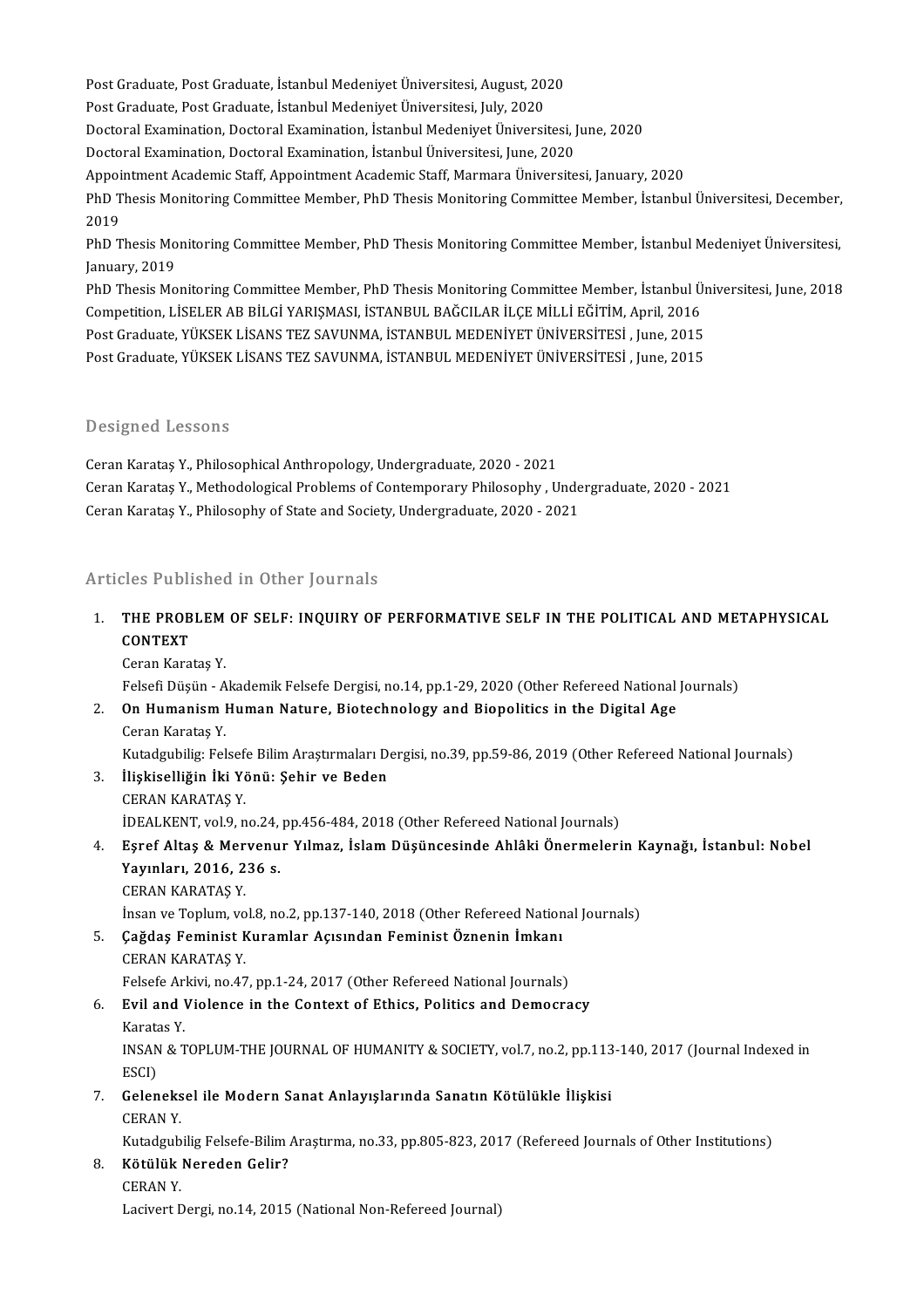| 9.              | KÖTÜLÜK İNŞA MI DOĞA MI?                                                                                                                      |
|-----------------|-----------------------------------------------------------------------------------------------------------------------------------------------|
|                 | <b>CERANY.</b>                                                                                                                                |
|                 | LACİVERT, no.11, pp.16-18, 2015 (National Non-Refereed Journal)                                                                               |
| 10 <sub>1</sub> | KÖTÜLÜK: 21.YÜZYILDA İNSANIN KÖTÜLÜĞÜ VE YALNIZLIĞININ YAZGISI                                                                                |
|                 | <b>CERAN Y.</b>                                                                                                                               |
|                 | LACİVERT, no.9, pp.50-52, 2015 (National Non-Refereed Journal)                                                                                |
| 11.             | EY HAZRETİ İNSAN                                                                                                                              |
|                 | <b>CERAN Y.</b>                                                                                                                               |
|                 | BAB-İ ŞEVKAT, no.7, pp.26-28, 2014 (National Non-Refereed Journal)                                                                            |
| 12.             | ŞEHİRLERİN MARKALAŞTIRILMASI VE MARKANIN YÖNETİMİ                                                                                             |
|                 | CERAN KARATAŞ Y<br>SOSYAL ve BEŞERİ BİLİMLER DERGİSİ, vol.5, no.1, pp.537-547, 2013 (Other Refereed National Journals)                        |
| 13.             | Dinde Reformasyon: Whitehead ve Yeni Hristiyanlık                                                                                             |
|                 | <b>CERAN Y.</b>                                                                                                                               |
|                 | Kutadubilig Felsefe-Bilim Araştırmaları, no.21, pp.129-142, 2012 (Refereed Journals of Other Institutions)                                    |
| 14.             | Whiteheadçi Süreç Felsefesinde Metafizik                                                                                                      |
|                 | <b>CERAN Y.</b>                                                                                                                               |
|                 | Us Atölyesi, no 21, pp 19-24, 2012 (Other Refereed National Journals)                                                                         |
| 15.             | Faust: Tutkunun Sınırında Tanrı ve Şeytan                                                                                                     |
|                 | <b>CERAN Y.</b>                                                                                                                               |
|                 | Hayal Perdesi, no.15, pp.10-14, 2012 (Other Refereed National Journals)                                                                       |
| 16.             | Türkiye'de Felsefî Antropoloji Çalışmaları: "Takiyettin Mengüşoğlu ve Felsefî Antropoloji Gelece-                                             |
|                 | $(ne)$ -ği"                                                                                                                                   |
|                 | <b>CERAN Y.</b>                                                                                                                               |
|                 | TALID Türkiye Araştırmaları Literatür Dergisi, vol.9, no.17, pp.539-552, 2011 (Refereed Journals of Other                                     |
|                 | Institutions)                                                                                                                                 |
| 17.             | <b>Filozof Mimar Turgut Cansever</b>                                                                                                          |
|                 | <b>CERANY.</b>                                                                                                                                |
| 18              | 1453 İstanbul Kültür ve Sanat Dergisi, no.11, pp.20-24, 2011 (Other Refereed National Journals)<br>İbn Haldun'a göre İnsan, Toplum ve Ekonomi |
|                 | <b>CERAN Y.</b>                                                                                                                               |
|                 | DiVAN Disiplinlerarası Araştırma Dergisi, vol.21, pp.197-205, 2006 (Other Refereed National Journals)                                         |
| 19.             | Batı Felsefe Tarihinde Etkin Model olarak Tanımlanan İnsan: Modern Özne                                                                       |
|                 | <b>CERAN Y.</b>                                                                                                                               |
|                 | AKADEMİK ARAŞTIRMALAR DERGİSİ, vol.17, pp.119-150, 2003 (Other Refereed National Journals)                                                    |
|                 |                                                                                                                                               |
|                 | <b>Books &amp; Book Chapters</b>                                                                                                              |
| 1.              | "What Is the Self" or "Who Is the Self" After Cartesian Cogito                                                                                |
|                 | Ceran Karataş Y.                                                                                                                              |
|                 | Dhilogophical Duchlame in the Contemporary World, Dilely Arly Cil Nihol Detaly Boycey, Editor, Detay Lang                                     |

"What Is the Self " or "Who Is the Self " After Cartesian Cogito<br>Ceran Karataş Y.<br>in: Philosophical Problems in the Contemporary World, Dilek Arlı Çil,Nihal Petek Boyacı, Editor, Peter Lang<br>Publishing Jng, Perlin, np.67,96 Ceran Karataş Y.<br>in: Philosophical Problems in the Conte<br>Publishing, Inc., Berlin, pp.67-86, 2019<br>Pënija: Kadın Ası ve Cës. Publishing, Inc., Berlin, pp.67-86, 2019

## 2. Dönüş: Kadın Acı ve Göç Dönüş: Kadın Acı ve Göç<br>CERAN Y.<br>in: Eskiyemen Filmler / Timeless Movies, Saydam B., Editor, Küre Yayınları, İstanbul, pp.42-48, 2017<br>Whitabaadı Bir Yöntem Olarak Metafirik.

## 3. Whitehead: Bir Yöntem Olarak Metafizik<br>CERAN Y. in: Eskiyer<br>**Whitehe:**<br>CERAN Y.<br>in: Kant S.

in: Kant Sonrası Metafizik Tartışmalar, Yılmaz, E., Editor, Küre, İstanbul, pp.301-343, 2012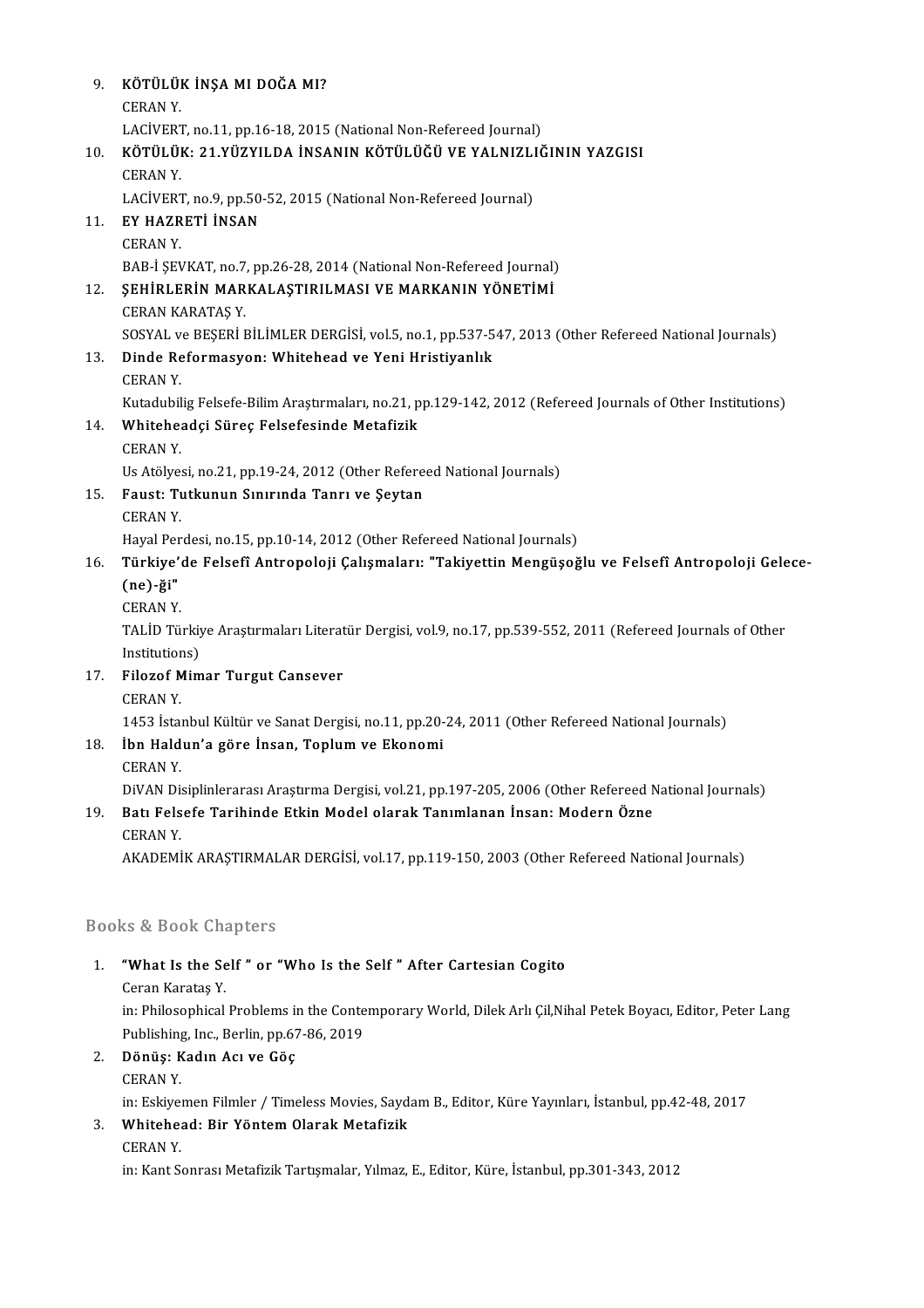### Refereed Congress / Symposium Publications in Proceedings

Refereed Congress / Symposium Publications in Proceedings<br>1. The Concept Of "Parenting" And Child In Terms Of Bioethics Debates Of 21st Century<br>Cerep Karetes V Teca Gongres<br>The Concept Of<br>Ceran Karataş Y.<br>6 Tonlumsal Cin The Concept Of "Parenting" And Child In Terms Of Bioethics Debates Of 21s<br>Ceran Karataş Y.<br>6. Toplumsal Cinsiyet Adaleti Kongresi, İstanbul, Turkey, 05 March 2020, pp.106-107<br>Ceran Karatas Y. Ceran Karataş Y.<br>6. Toplumsal Cinsiyet Adaleti Kongresi, İstanbul, Turkey, 05 Marc<br>2. Ceran Karataş Y.<br>5. Şehrin Dili '19, İstanbul, Turkey, 18 - 20 September 2019, pp.1-2 6. Toplumsal Cinsiyet Adaleti Kongresi, İstanbul, Turkey, 05 March 2020, pp.106-107 2. Ceran Karataş Y.<br>Şehrin Dili '19, İstanbul, Turkey, 18 - 20 September 2019, pp.1-2<br>3. İnsandan Sonrası Tartışmalarının Gölgesinde "Yine Yeniden" Hak ve Özgürlük<br>Ceren Karatas V Şehrin Dili '19, İs<br><mark>İnsandan Sonr:</mark><br>Ceran Karataş Y.<br>2. Ulusel Ceğdes İnsandan Sonrası Tartışmalarının Gölgesinde "Yine Yeniden" Hak ve Özgürlü<br>Ceran Karataş Y.<br>2. Ulusal Çağdaş Siyaset Felsefesi , İstanbul, Turkey, 13 - 14 December 2018, pp.33-35<br>Sehir: Sehne, Vitrin, Sekek, Beden ve Özgürl Ceran Karataş Y.<br>2. Ulusal Çağdaş Siyaset Felsefesi , İstanbul, Turkey, 1<br>4. Şehir: Sahne, Vitrin, Sokak, Beden ve Özgürlük<br>CERAN Y. 2. Ulusal ()<br>**Şehir: Sa**<br>CERAN Y.<br>H. Uluslar Şehir: Sahne, Vitrin, Sokak, Beden ve Özgürlük<br>CERAN Y.<br>II. Uluslararası Felsefe Kongresi, Bursa, Turkey, 11 October 2012, pp.805-812<br>Pölgesel Kalkınma Stratejileri ve Yaratısı Endüstriler 5. EGRAN Y.<br>3. II. Uluslararası Felsefe Kongresi, Bursa, Turkey, 11 October<br>5. Bölgesel Kalkınma Stratejileri ve Yaratıcı Endüstriler II. Uluslar<br><mark>Bölgesel</mark><br>CERAN Y.<br>Errat Kalk Fırat Kalkınma Ajansı Uluslararası Bölgesel Kalkınma Sempozyumu, Malatya, Turkey, 22 September 2011, pp.193-200 CERAN Y. Fırat Kalkınma Ajansı Uluslararası Bölgesel Kalkınma Sempozyumu, Malatya, Turkey, 22 Septo<br>200<br>6. Göç Sorunu ve Yeni Göç Politikalarının Uygulanmasında Kent Konseylerinin İşlevi<br>6. Göç Sorunu ve Yeni Göç Politikalarının Uy 200<br>Göç Soru<br>CERAN Y.<br><sup>Pursa Kor</sup> Göç Sorunu ve Yeni Göç Politikalarının Uygulanmasında K<br>CERAN Y.<br>Bursa Kent Konseyleri, Bursa, Turkey, 05 May 2011, pp.241-250

Bursa Kent Konseyleri, Bursa, Turkey, 05 May 2011, pp.241-250<br>Other Publications

- )ther Publications<br>1. "hem şiddet hem de şiddetsizlik bizzat insan olmayla ilgilidir"<br>Geren Karatas Y Them siddet he<br>"hem siddet he<br>Ceran Karataş Y.<br>Other nn 52.66 "hem şiddet hem de<br>Ceran Karataş Y.<br>Other, pp.52-66, 2020<br>Meranlıklar Cağında 2. Ceran Karataş Y.<br>2. Mezarlıklar Çağında Varolabilmenin İmkânı: Biyopolitik ve Dijitallik<br>2. Mezarlıklar Çağında Varolabilmenin İmkânı: Biyopolitik ve Dijitallik
- Other, pp.52-66,<br>Mezarlıklar Çağ<br>Ceran Karataş Y.<br>Other nn 1-15-2 Mezarlıklar Çağınd<br>Ceran Karataş Y.<br>Other, pp.1-15, 2020<br>Hakikat ve Güzellik Ceran Karataş Y.<br>Other, pp.1-15, 2020<br>3. **Hakikat ve Güzellik**<br>Ceran Karataş Y. Other, pp.1-15, 2020
- Other,pp.1-5,2020

#### Academic and Administrative Experience

| ademic and Administrative Experience |                                   |                                                                                                  |  |  |
|--------------------------------------|-----------------------------------|--------------------------------------------------------------------------------------------------|--|--|
|                                      | 2014 Continues Head of Department | Istanbul Medeniyet Üniversitesi, Faculty of Arts and Humanities,<br><b>Philosophy Department</b> |  |  |
| $2014 - 2016$                        | Deputy Head of<br>Department      | İstanbul Medeniyet Üniversitesi, Faculty of Arts and Humanities,<br><b>Philosophy Department</b> |  |  |
| 2014 - 2015                          | Vice Dean                         | İstanbul Medeniyet Üniversitesi, Faculty of Arts and Humanities                                  |  |  |

#### Courses

Çağdaş Felsefe Okumaları, Doctorate, 2018 - 2019 Çevre Felsefesi Okumaları, Postgraduate, 2018 - 2019 Toplumsal Cinsiyet Felsefeleri, Undergraduate, 2017 - 2018, 2018 - 2019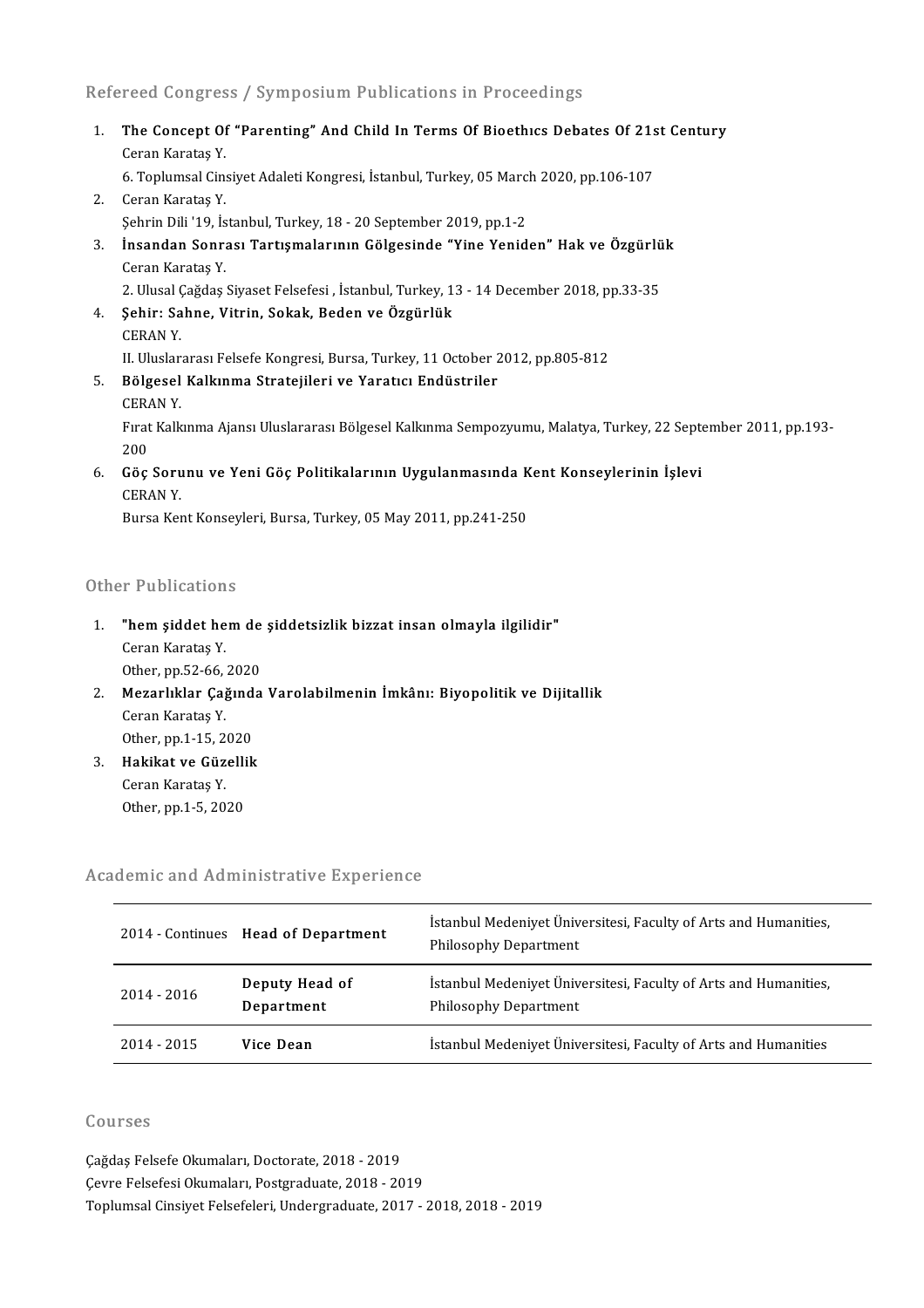Çağdaş Felsefe II, Undergraduate, 2016 - 2017, 2017 - 2018, 2018 - 2019<br>İnsan Felsefesi Kuramları, Destarata 2017, 2019 Çağdaş Felsefe II, Undergraduate, 2016 - 2017, 201<br>İnsan Felsefesi Kuramları, Doctorate, 2017 - 2018<br>Cağdaş Felsefe I, Undergraduate, 2017 - 2018, 201 Çağdaş Felsefe II, Undergraduate, 2016 - 2017, 2017 - 2018<br>İnsan Felsefesi Kuramları, Doctorate, 2017 - 2018<br>Çağdaş Felsefe I, Undergraduate, 2017 - 2018, 2018 - 2019<br>Pestmodernism Olaumaları, Pestaraduate, 2018, 2019 İnsan Felsefesi Kuramları, Doctorate, 2017 - 2018<br>Çağdaş Felsefe I, Undergraduate, 2017 - 2018, 2018 - 2019<br>Postmodernizm Okumaları, Postgraduate, 2018 - 2019 Çağdaş Felsefe I, Undergraduate, 2017 - 2018, 2018 - 2019<br>Postmodernizm Okumaları, Postgraduate, 2018 - 2019<br>Kötülük Felsefesi Okumaları, Postgraduate, 2016 - 2017, 2017 - 2018<br>Varolusculuk Felsefesi Okumaları, Postgraduat Postmodernizm Okumaları, Postgraduate, 2018 - 2019<br>Kötülük Felsefesi Okumaları, Postgraduate, 2016 - 2017, 2017<br>Varoluşçuluk Felsefesi Okumaları, Postgraduate, 2018 - 2019<br>Felsefeye Cirs, Undergraduate, 2017, 2019 Kötülük Felsefesi Okumaları, Postgraduate, 2<br>Varoluşçuluk Felsefesi Okumaları, Postgradu<br>Felsefeye Girş, Undergraduate, 2017 - 2018<br>Biostik ve Cevre Felsefeleri, Undergraduate Varoluşçuluk Felsefesi Okumaları, Postgraduate, 2018 - 2019<br>Felsefeye Girş, Undergraduate, 2017 - 2018<br>Bioetik ve Çevre Felsefeleri, Undergraduate, 2016 - 2017 Felsefeye Girş, Undergraduate, 2017 - 2018<br>Bioetik ve Çevre Felsefeleri, Undergraduate, 2016 - .<br>Çağdaş Feminist Felsefeler, Doctorate, 2017 - 2018<br>İnsan Felsefesi Kuramları, Doctorate, 2016 - 2017 Bioetik ve Çevre Felsefeleri, Undergraduate, 2016<br>Çağdaş Feminist Felsefeler, Doctorate, 2017 - 2018<br>İnsan Felsefesi Kuramları, Doctorate, 2016 - 2017<br>Çağdaş Felsefe Olumaları, Doctorate, 2016 - 2017 Çağdaş Feminist Felsefeler, Doctorate, 2017 - 2018<br>İnsan Felsefesi Kuramları, Doctorate, 2016 - 2017<br>Çağdaş Felsefe Okumaları, Postgraduate, 2017 - 2018<br>ÇAĞDAŞ FEMİNIST TEORİLER, Doctorate, 2016 - 2017 İnsan Felsefesi Kuramları, Doctorate, 2016 - 2017<br>Çağdaş Felsefe Okumaları, Postgraduate, 2017 - 2018<br>ÇAĞDAŞ FEMİNİST TEORİLER, Doctorate, 2016 - 2017<br>FEMİNİZM OKUMALARI, Postgraduate, 2016 - 2017 Çağdaş Felsefe Okumaları, Postgraduate, 2017 - 201<br>ÇAĞDAŞ FEMİNİST TEORİLER, Doctorate, 2016 - 201<br>FEMİNİZM OKUMALARI, Postgraduate, 2016 - 2017<br>TORLUMSAL CİNSİVET TARTISMALARL Rataraduat ÇAĞDAŞ FEMİNİST TEORİLER, Doctorate, 2016 - 2017<br>FEMİNİZM OKUMALARI, Postgraduate, 2016 - 2017<br>TOPLUMSAL CİNSİYET TARTIŞMALARI, Postgraduate, 2015 - 2016<br>CAĞDAS EELSEELL Undergraduate, 2016 - 2017 FEMİNİZM OKUMALARI, Postgraduate, 2016 - 2017<br>TOPLUMSAL CİNSİYET TARTIŞMALARI, Postgradu<br>ÇAĞDAŞ FELSEFE I, Undergraduate, 2016 - 2017<br>CİNSİYET EFLSEFELERİ, Dostarata, 2015 - 2016 TOPLUMSAL CİNSİYET TARTIŞMALARI, Postgrad<br>ÇAĞDAŞ FELSEFE I, Undergraduate, 2016 - 2017<br>CİNSİYET FELSEFELERİ, Doctorate, 2015 - 2016<br>VINAN EELSEFELERİ, Undergraduate, 2015 - 2016 CAĞDAŞ FELSEFE I, Undergraduate, 2016 - 2017<br>CİNSİYET FELSEFELERİ, Doctorate, 2015 - 2016<br>YUNAN FELSEFESİ I, Undergraduate, 2015 - 2016 CİNSİYET FELSEFELERİ, Doctorate, 2015 - 2016<br>YUNAN FELSEFESİ I, Undergraduate, 2015 - 2016<br>YENİÇAĞ FELSEFE OKUMALARI, Postgraduate, 2014 - 2015<br>YUNAN EELSEFE TARİHİ IL Undergraduata 2014 - 2015 YUNAN FELSEFESİ I, Undergraduate, 2015 - 2016<br>YENİÇAĞ FELSEFE OKUMALARI, Postgraduate, 2014 - 20<br>YUNAN FELSEFE TARİHİ II, Undergraduate, 2014 - 2015<br>CAĞDAS PEĞERRILIM OKUMALARI, Pestersta, 2014 - 20 YENİÇAĞ FELSEFE OKUMALARI, Postgraduate, 2014 - 2015<br>YUNAN FELSEFE TARİHİ II, Undergraduate, 2014 - 2015<br>ÇAĞDAŞ DEĞERBİLİM OKUMALARI, Doctorate, 2014 - 2015<br>AHLAK VE DEĞER EELSEESİ, Undergraduate, 2014 - 2015 YUNAN FELSEFE TARİHİ II, Undergraduate, 2014 - 2015<br>ÇAĞDAŞ DEĞERBİLİM OKUMALARI, Doctorate, 2014 - 2015<br>AHLAK VE DEĞER FELSEFESİ, Undergraduate, 2014 - 2015<br>EFL SEFEDE BİLİMSEL ARASTIRMA TEKNİKLERİ IL Doctorat AHLAK VE DEĞER FELSEFESİ, Undergraduate, 2014 - 2015<br>FELSEFEDE BİLİMSEL ARAŞTIRMA TEKNİKLERİ II, Doctorate, 2014 - 2015 BİLİMSELARAŞTIRMATEKNİKLERİ,Postgraduate,2013-2014

#### Advising Theses

Ceran Karataş Y., Time, Creation And Freedom In Henri Bergson's Thought , Postgraduate, E.KAVAK(Student), 2020 Ceran Karataş Y., Human Myth and Meaning Problem in Cassirer's Symbolism, Doctorate, M.AHMED(Student), 2019 Ceran Karataş Y., Time, Creation And Freedom In Henri Bergson's Thought , Postgraduate, E.KAVAK(St<br>Ceran Karataş Y., Human Myth and Meaning Problem in Cassirer's Symbolism, Doctorate, M.AHMED(St<br>Ceran Karataş Y., The Role Ceran Karataş Y., Human Myth<br>Ceran Karataş Y., The Role of I<br>R.ZHANERKE(Student), 2019<br>CERAN KARATAS V. ETİK PİD Ceran Karataş Y., The Role of Historicism in Contemporary Epistemological Approaches, Postgraduate,<br>R.ZHANERKE(Student), 2019<br>CERAN KARATAŞ Y., ETİK BİR PROBLEM OLARAK İKİNCİ DOĞA: ÇEVRE, Postgraduate, S.Sav(Student), 2017

R.ZHANERKE(Student), 2019<br>CERAN KARATAŞ Y., ETİK BİR PROBLEM OLARAK İKİNCİ DOĞA: ÇEVRE, Postgraduate, S.Sav(Student), 2017<br>CERAN KARATAŞ Y., Platon'un "Khora" Kavramının Çağdaş Feminist Kuramlar Açısından Eleştirel Bir Yor CERAN KARATAŞ Y., ETİK BİR PROBLEM OLARAK İKİNCİ DOĞA: ÇEVRE, Postgraduate, S.Sav(Student), 2017 CERAN KARATAŞ Y., Platon'un "Khora" Kavramının Çağdaş Feminist Kuramlar Açısından Eleştirel Bir Yorumu ve<br>Kristeva Örneği, Postgraduate, İ.Bağcı(Student), 2017<br>CERAN KARATAŞ Y., Tümeller Tartışmasına Yeniden Bakmak: Realiz

Kristeva Örneği, Postgraduate, İ.Bağcı<br>CERAN KARATAŞ Y., Tümeller Tartışm<br>Postgraduate, B.Uzun(Student), 2017<br>Ceran Karatas Y. INSAN HAKIKAT VE CERAN KARATAŞ Y., Tümeller Tartışmasına Yeniden Bakmak: Realizm ve Nominalizm Geriliminde Kötülük Problemi,<br>Postgraduate, B.Uzun(Student), 2017<br>Ceran Karataş Y., INSAN HAKIKAT VE ANLAMRené Guénon'da Modern Insanın Anlam Pr

Postgraduate, B.Uzun(Student), 2017<br>Ceran Karataş Y., INSAN HAKIKAT VE ANLAMRené Guénon'da Modern Insanın Anlam Problemi ve Insan Hakikat Ilişkisi,<br>Postgraduate, M.AHMED(Student), 2016

#### Activities in Scientific Journals

Kutadgubilig Felsefe-Bilim Araştırmaları, Advisory Committee Member, 2016 - Continues

#### **Scientific Refereeing**

Scientific Refereeing<br>Kutadgubilig: Felsefe Bilim Araştırmaları Dergisi, Other Indexed Journal, November 2020<br>Kutadgubilig: Felsefe Bilim Arastırmaları Dergisi, Other journals Journal, November 2020 Berentime Kerereemg<br>Kutadgubilig: Felsefe Bilim Araştırmaları Dergisi, Other Indexed Journal, Novem<br>Kutadgubilig: Felsefe Bilim Araştırmaları Dergisi, Other Journals, January 2020<br>Kutadgubilig: Felsefe Bilim Arastırmaları Kutadgubilig: Felsefe Bilim Araştırmaları Dergisi, Other journals, January 2020<br>Kutadgubilig: Felsefe Bilim Araştırmaları Dergisi, Other Indexed Journal, December 2019 CELAL BAYAR ÜNİVERSİTESİ SOSYAL BİLİMLER DERGİSİ, National Scientific Refreed Journal, March 2019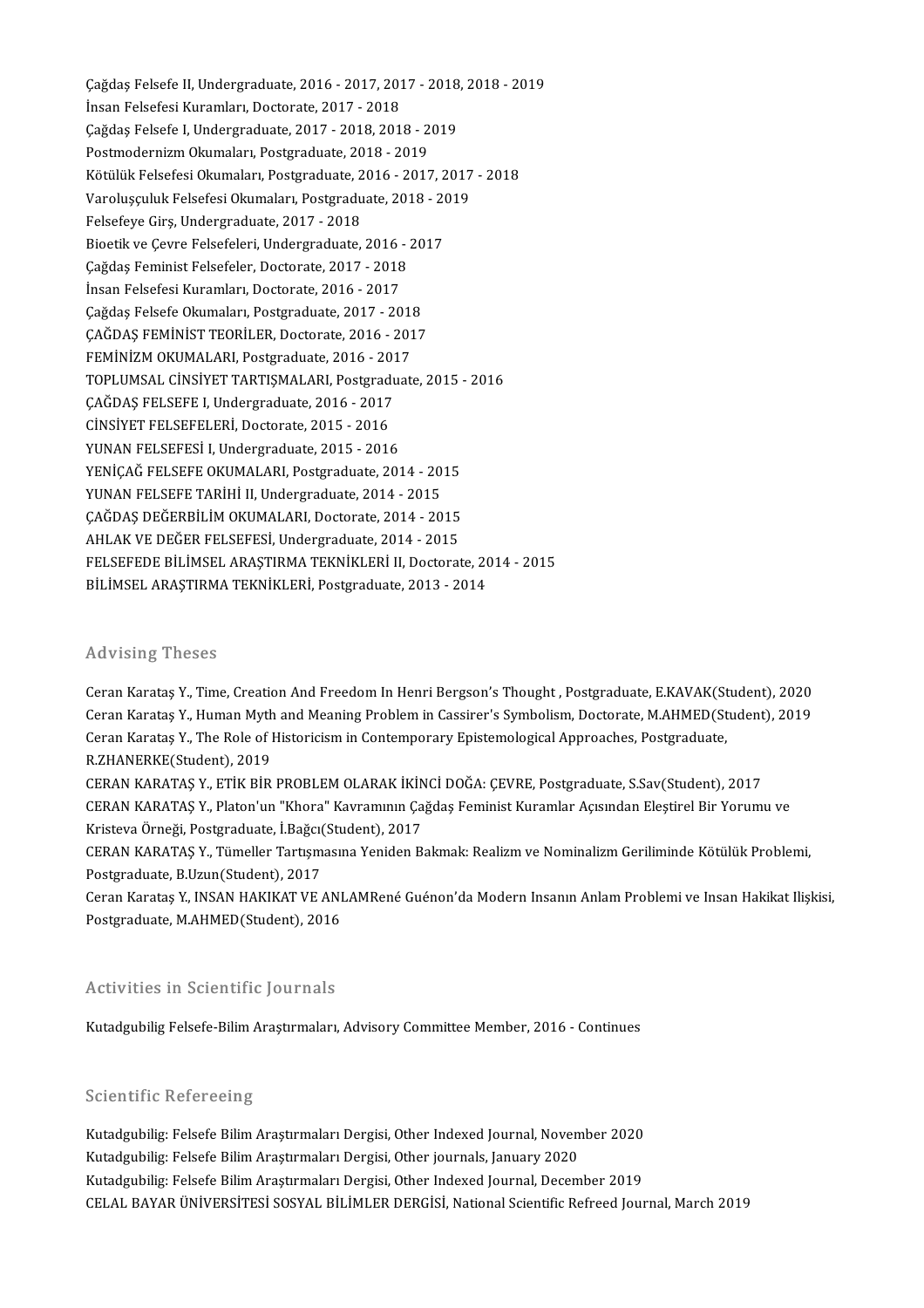TESAM AKADEMİ DERGİSİ, National Scientific Refreed Journal, April 2018<br>Kutadrubiliz Felsefe - Bilim Arestumaları, Other Indexed Journal, Iune 201 TESAM AKADEMİ DERGİSİ, National Scientific Refreed Journal, April 2018<br>Kutadgubilig Felsefe - Bilim Araştırmaları, Other Indexed Journal, June 2017<br>Kutadgubilig Felsefe Bilim Arastırmaları, Other Indexed Journal, Mareb 201 TESAM AKADEMİ DERGİSİ, National Scientific Refreed Journal, April 2018<br>Kutadgubilig Felsefe - Bilim Araştırmaları, Other Indexed Journal, June 2017<br>Kutadgubilig Felsefe-Bilim Araştırmaları, Other Indexed Journal, March 201 Kutadgubilig Felsefe - Bilim Araştırmaları, Other Indexed Journal, June 2017<br>Kutadgubilig Felsefe-Bilim Araştırmaları, Other Indexed Journal, March 2017<br>1.Uluslararası Yerel Kalkınma ve Finansman Kongresi, Other journals,

#### Edit Congress and Symposium Activities

Edit Congress and Symposium Activities<br>Sürdürülebilir Toplum Çalıştayı, Moderator, İstanbul, Turkey, 2020<br>6. Toplumçal Cinsiyat Adalati Kangresi "Dağısan Dünyada Ebeyeynli 6. Toplumsal Cinsiyet Adaleti Kongresi "Değişen Dünyada Ebeveynlik", Panelists, İstanbul, Turkey, 2020<br>Tarih Düşüncesi Çalıştayı, Working Group, İstanbul, Turkey, 2020 Sürdürülebilir Toplum Çalıştayı, Moderator, İstanbul, Turkey, 2020<br>6. Toplumsal Cinsiyet Adaleti Kongresi "Değişen Dünyada Ebeveyn<br>Tarih Düşüncesi Çalıştayı, Working Group, İstanbul, Turkey, 2020<br>Sehrin Dili / The Gitr's L 6. Toplumsal Cinsiyet Adaleti Kongresi "Değişen Dünyada Ebeveynlik", Panelists, İstanbul, Turkey, 2020<br>Tarih Düşüncesi Çalıştayı, Working Group, İstanbul, Turkey, 2020<br>Şehrin Dili / The City's Language: 21. yy Şehirlerinde Tarih Düşüncesi Çalıştayı, Working Group, İstanbul, Turkey, 2020<br>Şehrin Dili / The City's Language: 21. yy Şehirlerinde Özne Olmanın İmkanı, Working Group, İstanbul, Turkey<br>5.Toplumsal Cinsiyet Adaleti Kongresi "Demografik Şehrin Dili / The City's Language: 21. yy Şehirlerinde Özne Olmanın İmkanı, Working Group, İstanbul, Turkey, 2019<br>5.Toplumsal Cinsiyet Adaleti Kongresi "Demografik Dönüşüm ve Kadın", Moderator, İstanbul, Turkey, 2019<br>2. Ul 5.Toplumsal Cinsiyet Adaleti Kongresi "Demografik Dönüşüm ve Kadın", Moderator, İstanbul, Turkey, 2019<br>2. Ulusal Çağdaş Siyaset Felsefesi Sempozyumu: İnsandan Sonrası Tartışmalarının Gölgesinde "Yine Yenideı<br>Özgürlük, Pane 2. Ulusal Çağdaş Siyaset Felsefesi Sempozyumu: İnsandan Sonrası Tartışmalarının Gölgesinde "Yine Yeniden" Hak Ve Özgürlük, Panelists, İstanbul, Turkey, 2018<br>Bağımsız Sanat Söyleşileri- Sanat, Kadın ve Kötülük, Panelists, İstanbul, Turkey, 2018<br>İstanbul Felsefe Kongresi- Çağdaş Kendilik Metafiziği Tartışmaları, Panelists, İstanbul, Tu Bağımsız Sanat Söyleşileri- Sanat, Kadın ve Kötülük, Panelists, İstanbul, Turk<br>İstanbul Felsefe Kongresi- Çağdaş Kendilik Metafiziği Tartışmaları, Panelists<br>Genç Neyad- İslam, Çevre ve Doğa, Invited Speaker, İstanbul, Turk İstanbul Felsefe Kongresi- Çağdaş Kendilik Metafiziği Tartışmaları, Pa<br>Genç Neyad- İslam, Çevre ve Doğa, İnvited Speaker, İstanbul, Turkey,<br>Çağdaş Özne Felsefeleri Okumaları, Panelists, İstanbul, Turkey, 2017<br>Felsimeyen Tü Genç Neyad- İslam, Çevre ve Doğa, Invited Speaker, İstanbul, Turkey, 2018<br>Çağdaş Özne Felsefeleri Okumaları, Panelists, İstanbul, Turkey, 2017<br>Eskimeyen Türk Filmleri, Dönüş: Kadın-Acı ve Göç, Panelists, İstanbul, Turkey, Çağdaş Özne Felsefeleri Okumaları, Panelists, İstanbul, Turk<br>Eskimeyen Türk Filmleri, Dönüş: Kadın-Acı ve Göç, Panelists<br>Çağdaş Felsefe Kuramları, Panelists, İstanbul, Turkey, 2017<br>İncan Caure ve Toplum Felsefeleri, Paneli Eskimeyen Türk Filmleri, Dönüş: Kadın-Acı ve Göç, Panelists, İstanbul<br>Çağdaş Felsefe Kuramları, Panelists, İstanbul, Turkey, 2017<br>İnsan, Çevre ve Toplum Felsefeleri, Panelists, İstanbul, Turkey, 2017<br>CELENEKTE SANAT SANATT Çağdaş Felsefe Kuramları, Panelists, İstanbul, Turkey, 2017<br>İnsan, Çevre ve Toplum Felsefeleri, Panelists, İstanbul, Turkey, 2017<br>GELENEKTE SANAT SANATTA GELENEK (SEMPOZYUM), Panelists, İstanbul, Turkey, 2016 BİLİM VE SANAT VAKFI: Şehir Estetiğinin Felsefi Temelleri, Panelists, İstanbul, Turkey, 2016 Yalova MYO Yerel Yönetimler Kulübü: Şehir Felsefesi ve Kent Estetiği, Invited Speaker, Yalova, Turkey, 2015 BİLİM VE SANAT VAKFI: Şehir Estetiğinin Felsefi Temelleri, Panelists, İstanbul, Turkey, 2016<br>Yalova MYO Yerel Yönetimler Kulübü: Şehir Felsefesi ve Kent Estetiği, Invited Speaker, Yalov<br>İstanbul Bilimler Akademisi: Modern Yalova MYO Yerel Yönetimler Kulübü: Şehir Felsefesi ve Kent Estetiği, Invited Speaker, Yalova, T<br>İstanbul Bilimler Akademisi: Modern Türkiye'nin Birikimi, Panelists, İstanbul, Turkey, 2015<br>İstev Hikmet Okulu: İnsan, Toplum İstanbul Bilimler Akademisi: Modern Türkiye'nin Birikimi, Panelists, İstanbul, Turkey, 201<br>İstev Hikmet Okulu: İnsan, Toplum ve Çevre Felsefeleri, İnvited Speaker, İstanbul, Turkey,<br>BİLİM VE SANAT VAKFI: SanatKötülük 1-2-3 İstev Hikmet Okulu: İnsan, Toplum ve Çevre Felsefeleri, Invited Spea<br>BİLİM VE SANAT VAKFI: SanatKötülük 1-2-3, Session Moderator, İst<br>YTB-İBA: ŞEHİR VE YAŞAM, Invited Speaker, İstanbul, Turkey, 2015<br>YTB İBA: İSTANBUL VE TA BİLİM VE SANAT VAKFI: SanatKötülük 1-2-3, Session Moderator, İstanb<br>YTB-İBA: ŞEHİR VE YAŞAM, Invited Speaker, İstanbul, Turkey, 2015<br>YTB-İBA: İSTANBUL VE TARİH, Invited Speaker, İstanbul, Turkey, 2015<br>PİLİM VE SANAT VAKEL YTB-İBA: ŞEHİR VE YAŞAM, Invited Speaker, İstanbul, Turkey, 2015<br>YTB-İBA: İSTANBUL VE TARİH, Invited Speaker, İstanbul, Turkey, 2015<br>BİLİM VE SANAT VAKFI: Atölyenin Serencamı: Kötülük İnşa mı Doğa mı?, Session Moderator, İ YTB-İBA: İSTANBUL VE TARİH, Invited Speaker, İstanbul, Turkey, 2015<br>BİLİM VE SANAT VAKFI: Atölyenin Serencamı: Kötülük İnşa mı Doğa m<br>YTB-İBA: Batı Düşünce Tarihi, Invited Speaker, İstanbul, Turkey, 2014<br>YTB-<sup>İBA: Batı Düş</sup> BİLİM VE SANAT VAKFI: Atölyenin Serencamı: Kötülük İnşa mı Doğa mı?<br>YTB-İBA: Batı Düşünce Tarihi, Invited Speaker, İstanbul, Turkey, 2014<br>YTB-İBA: Batı Düşünce Tarihi II, Invited Speaker, İstanbul, Turkey, 2014<br>Üsküder Üni YTB-İBA: Batı Düşünce Tarihi, Invited Speaker, İstanbul, Turkey, 2014<br>YTB-İBA: Batı Düşünce Tarihi II, Invited Speaker, İstanbul, Turkey, 2014<br>Üsküdar Üniversitesi, Psikoloji Bölümü Felsefe Tarihi Oturumu, Invited Speaker, YTB-İBA: Batı Düşünce Tarihi II, Invited Speaker, İstanbul, Turkey, 2014<br>Üsküdar Üniversitesi, Psikoloji Bölümü Felsefe Tarihi Oturumu, Invited Speaker, İstanbul, Turkey, 2<br>Üsküdar Üniversitesi, Felsefe Bölümü Felsefe Prob Üsküdar Üniversitesi, Psikoloji Bölümü Felsefe Tarihi Oturumu, Invited Speaker, İstanbul, Turkey, 20<br>Üsküdar Üniversitesi, Felsefe Bölümü Felsefe Problemleri, Invited Speaker, İstanbul, Turkey, 2013<br>Kavram Meslek Yüksek Ok Üsküdar Üniversitesi, Felsefe Bölümü Felsefe Problemleri, Invited Speak<br>Kavram Meslek Yüksek Okulu, Yerel Yönetimler E-Okul, Invited Speaker,<br>Koç Okulları 5. Ütopya Çalıştayı, Invited Speaker, İstanbul, Turkey, 2013<br>Sesval Kavram Meslek Yüksek Okulu, Yerel Yönetimler E-Okul, Invited Speaker, İstanbul, Turkey, 2013<br>Koç Okulları 5. Ütopya Çalıştayı, Invited Speaker, İstanbul, Turkey, 2013<br>Sosyal Bilimler Konferansı, Panelists, İstanbul, Turkey Koç Okulları 5. Ütopya Çalıştayı, Invited Speaker, İstanbul, Turkey, 2013<br>Sosyal Bilimler Konferansı, Panelists, İstanbul, Turkey, 2013<br>İstanbul Liseleri Felsefe Kulüpleri Plaftormu 'Felsefe Günleri 2013', Invited Speaker, Sosyal Bilimler Konferansı, Panelists, İstanbul, Turkey, 2013<br>İstanbul Liseleri Felsefe Kulüpleri Plaftormu 'Felsefe Günleri 2013', Invited Speaker, İstanbul, 1<br>Uludağ Üniversitesi II. Uluslararası Şehir ve Felsefe Konfera İstanbul Liseleri Felsefe Kulüpleri Plaftormu 'Felsefe Günleri 2013', Invited Speaker, İstanbul, Turkey<br>Uludağ Üniversitesi II. Uluslararası Şehir ve Felsefe Konferansı, Panelists, Bursa, Turkey, 2012<br>Fırat Kalkınma Ajansı Uludağ Üniversitesi II. Uluslararası Şehir ve Felsefe Konferansı, Panelists, Bursa, Turke<br>Fırat Kalkınma Ajansı Uluslararası Bölgesel Kalkınma Sempozyumu, Panelists, Malatya<br>Kent Konseyleri Sempozyumu, Bursa Kent Konseyler Fırat Kalkınma Ajansı Uluslararası Bölgesel Kalkınma Sempozyumu, Panelists, Malatya, Turk<br>Kent Konseyleri Sempozyumu, Bursa Kent Konseyleri, Panelists, Bursa, Turkey, 2011<br>Bilim ve Sanat Vakfı, Felsefe Zümresi, Özel Etkinl Kent Konseyleri Sempozyumu, Bursa Kent Konseyleri, Panelists, Bursa, Turkey, 2011<br>Bilim ve Sanat Vakfı, Felsefe Zümresi, Özel Etkinlik, Working Group, İstanbul, Turkey, 2011<br>US Atölyesi, Invited Speaker, İstanbul, Turkey, Bilim ve Sanat Vakfı, Tezgahtakiler, Invited Speaker, İstanbul, Turkey, 2008 US Atölyesi, Invited Speaker, İstanbul, Turkey, 2010<br>Bilim ve Sanat Vakfı, Tezgahtakiler, Invited Speaker, İstanbul, Turkey, 2008<br>Türk Coğrafya Toplumu, Ulusal Sosyal Bilimler Sempozyumu, Panelists, İstanbul, Turkey, 2006<br> Bilim ve Sanat Vakfı, Tezgahtakiler, Invited Speaker, İstanbul, Turkey, 2008<br>Türk Coğrafya Toplumu, Ulusal Sosyal Bilimler Sempozyumu, Panelists, İstanbul, Turkey, 2006<br>Bilim ve Sanat Vakfı, Doğa Felsefesi Atölye Gurubu Se Türk Coğrafya Toplumu, Ulusal Sosyal Bilimler Sempozyumu, Panelists, İstanbul, Turkey,<br>Bilim ve Sanat Vakfı, Doğa Felsefesi Atölye Gurubu Sempozyumu, Panelists, İstanbul, Turk<br>Bilim ve Sanat Vakfı, Doktora Öğrencileri Semp Bilim ve Sanat Vakfı, Doğa Felsefesi Atölye Gurubu Sempozyumu, Panelists, İstanbul, Turkey, 2004<br>Bilim ve Sanat Vakfı, Doktora Öğrencileri Sempozyumu, Panelists, İstanbul, Turkey, 2002<br>İstanbul Üniversitesi, Felsefe Bölümü Bilim ve Sanat Vakfı, Doktora Öğrencileri Sempozyumu, Panelists, İstanbul, Turkey, 2002<br>İstanbul Üniversitesi, Felsefe Bölümü, Ulusal Öğrenci Sempozyumu, Panelists, İstanbul, Turkey, 2000<br>İstanbul Üniversitesi, Felsefe Böl İstanbul Üniversitesi, Felsefe Bölümü, Ulusal Öğrenci Sempozyumu, Panelists, İstanbul, Turkey, 200<br>İstanbul Üniversitesi, Felsefe Bölümü, Ulusal Öğrenci Sempozyumu, Panelists, İstanbul, Turkey, 199<br>İstanbul Üniversitesi, F